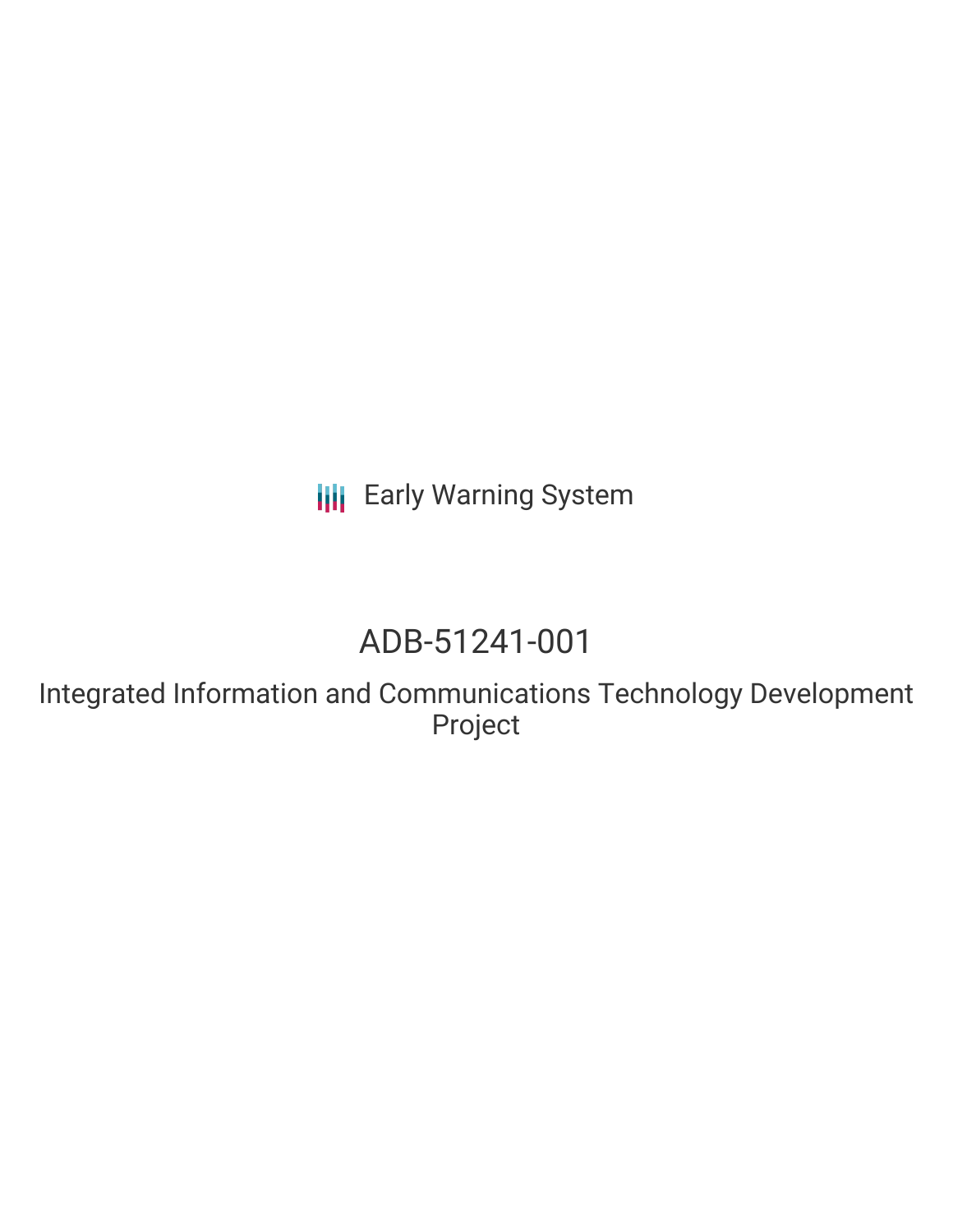

#### **Quick Facts**

| <b>Countries</b>               | Pakistan                     |
|--------------------------------|------------------------------|
| <b>Financial Institutions</b>  | Asian Development Bank (ADB) |
| <b>Status</b>                  | Proposed                     |
| <b>Bank Risk Rating</b>        | B                            |
| <b>Borrower</b>                | Government of Pakistan       |
| <b>Sectors</b>                 | Communications               |
| <b>Investment Type(s)</b>      | Loan                         |
| <b>Investment Amount (USD)</b> | \$200.00 million             |
| <b>Loan Amount (USD)</b>       | \$200,00 million             |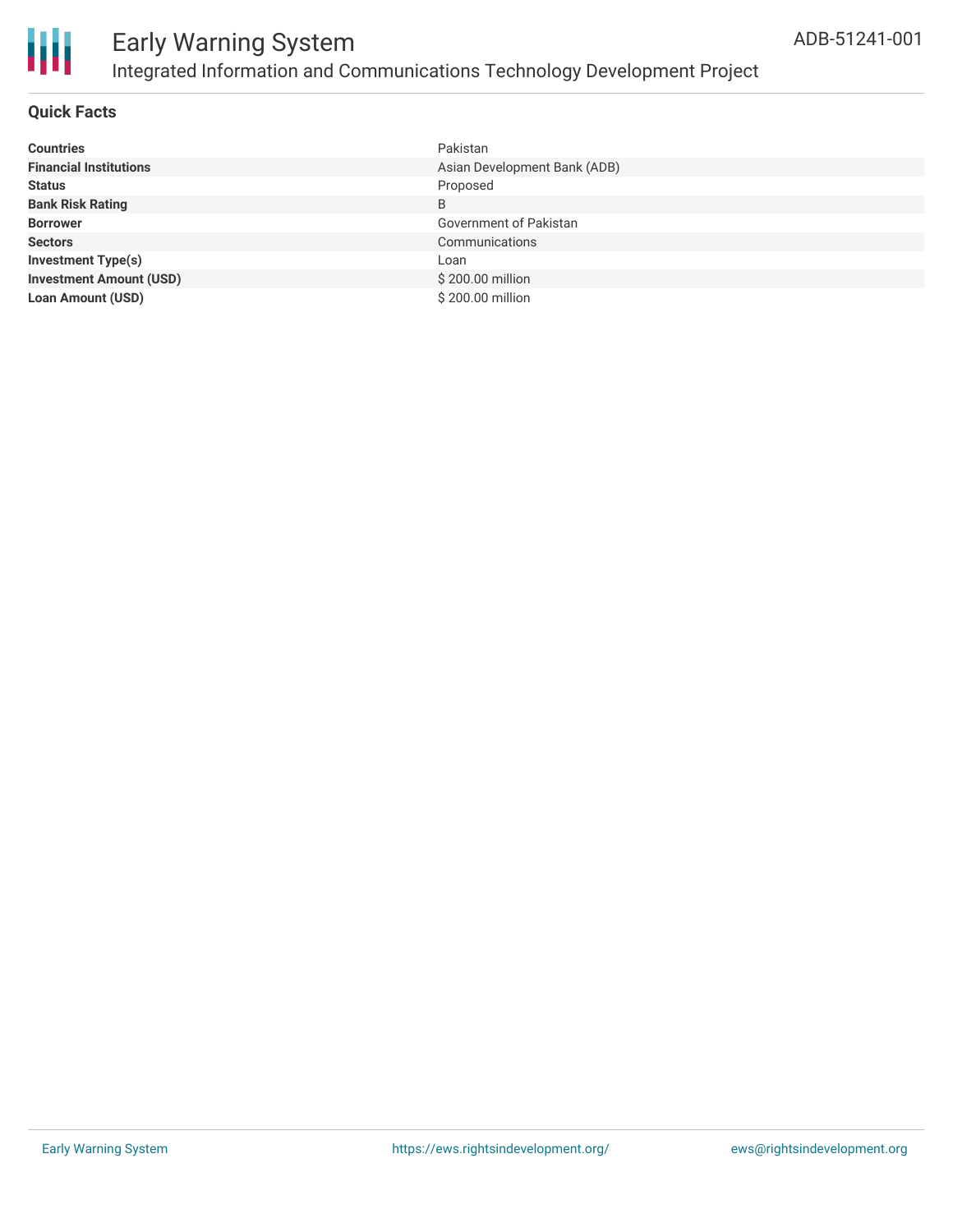

### **Project Description**

According to the bank website, the proposed project outputs will be: (i) an IT park set up as a benchmark model in Karachi; (ii) National IT parks strategy developed; (iii) smart city strategy developed and piloted; and (iv) ICT skills in higher education stream strengthened with technological readiness for knowledge-based economy. These outputs will result in the following outcome: strengthened holistic development of ICT sector in Pakistan. The project will be aligned with the following impact: ICT industry contribution to inclusive growth increased, as outlined in Pillar VI of Pakistan Vision 2025. The investment is also in line with the government's mid-term IT development policy, the Digital Pakistan Policy 2017 (footnote 2).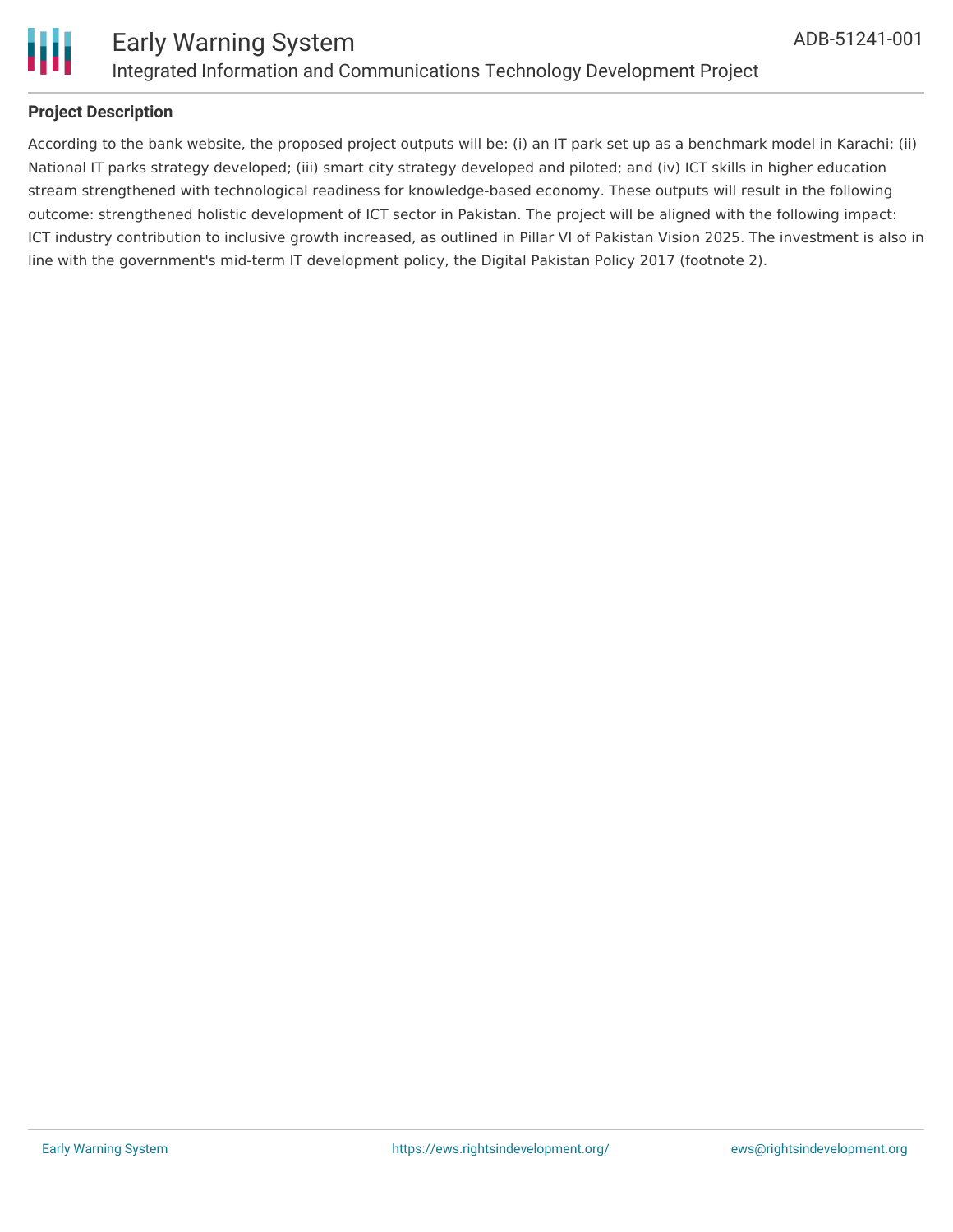

## Early Warning System Integrated Information and Communications Technology Development Project

#### **Investment Description**

Asian Development Bank (ADB)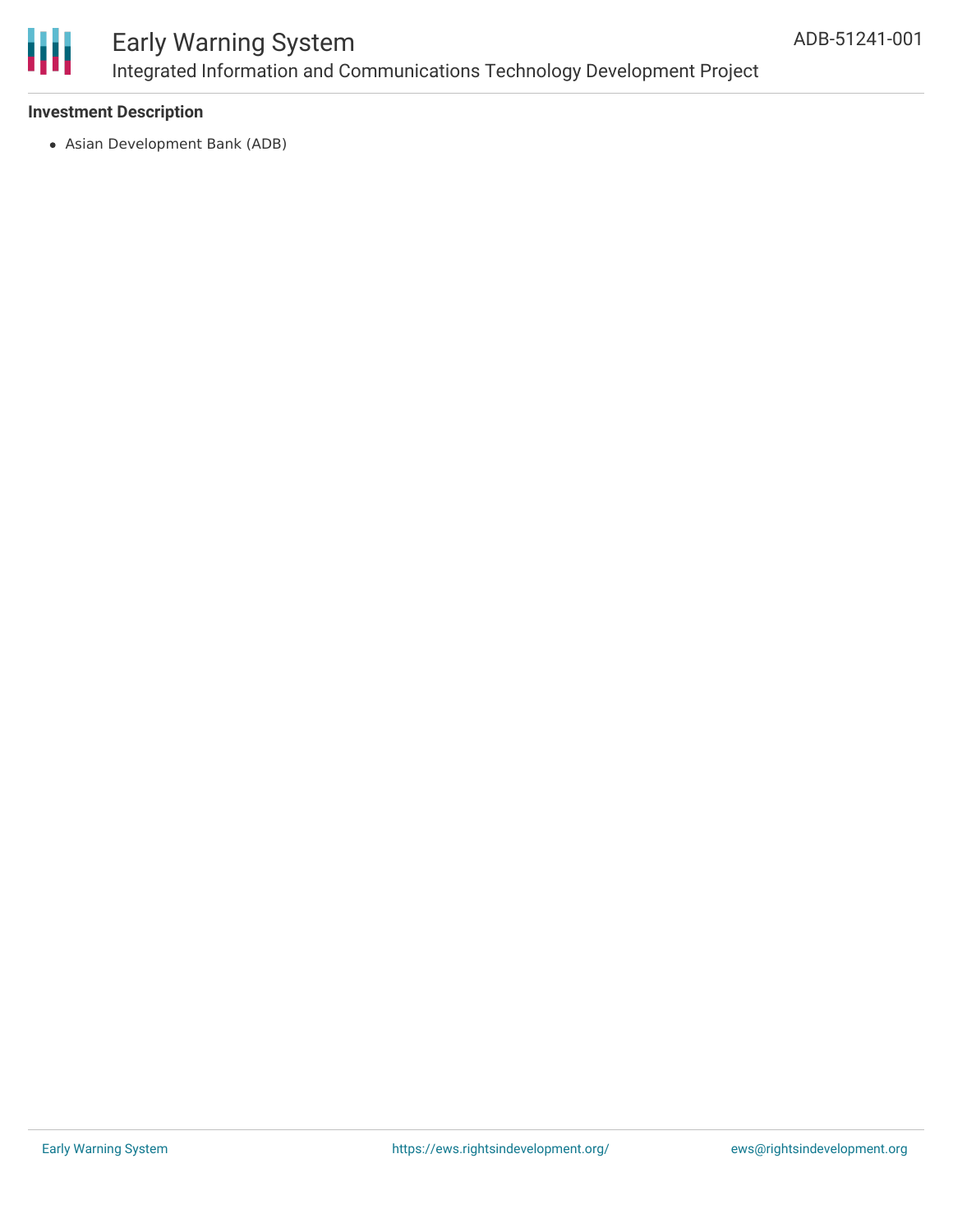

### **Contact Information**

#### **ADB**

Hu, Ruoyu Central and West Asia Department Urban Development and Water Division, CWRD

#### **Executing Agency**

Ministry of Information Technology and Telecommunication

#### **ACCOUNTABILITY MECHANISM OF ADB**

The Accountability Mechanism is an independent complaint mechanism and fact-finding body for people who believe they are likely to be, or have been, adversely affected by an Asian Development Bank-financed project. If you submit a complaint to the Accountability Mechanism, they may investigate to assess whether the Asian Development Bank is following its own policies and procedures for preventing harm to people or the environment. You can learn more about the Accountability Mechanism and how to file a complaint at: <http://www.adb.org/site/accountability-mechanism/main>